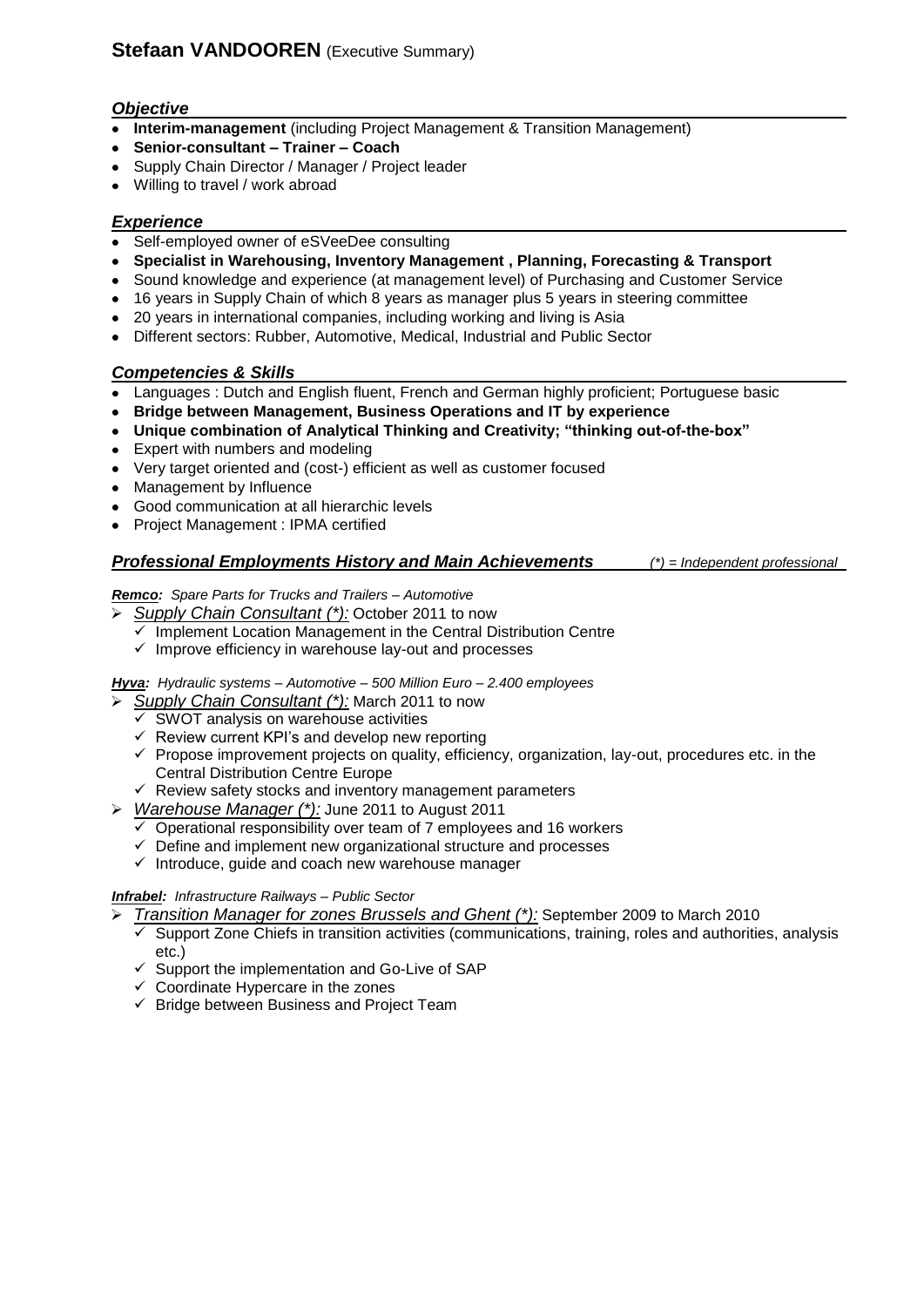# **Stefaan VANDOOREN** (Executive Summary)

*Trelleborg: polymer technology – Automotive & Industrial – 3 Billion Euro - 25.000 employees.*

- *Logistic Projects Manager (Automotive Europe):* August 2007 to January 2009
	- $\checkmark$  Lead project to outsource warehouse in UK; supported similar project in Czech Republic
	- $\checkmark$  Lead feasibility study to remodel inbound and outbound flows (estimated savings: 2M Euro)
- *General Manager Supply Chain (Industrial Tyres Sri Lanka):* January 2003 to July 2007
	- $\overline{\smash[b]{\mathsf{K}}}$  Head of department, member of steering committee
	- $\checkmark$  Lead 5 sub-departments, 5 managers, 20 employees and over 60 workers
	- $\checkmark$  Implemented Supply Chain philosophy and good practices in 2 production sites
	- $\checkmark$  Managed thru-put of 75 Metric Tons daily : purchasing, receiving and storing raw materials and spare parts as well as receiving, storing and shipping finished goods
	- $\checkmark$  Organized and implemented a dedicated FG planning department, responsible for inventory management and customer satisfaction, improving lead times drastically
	- $\checkmark$  Implemented RCCP software in a complex environment, optimizing capacity of production
	- Transformed "Order Taking" into "Customer Service"; improving Service Levels from 75% to 91%
	- $\checkmark$  Implemented transparent Sea Freight Quotation System; resulting in 10% cost reduction
	- $\checkmark$  Lead negotiations with new suppliers (a.o. in China)

#### *Logistic Manager (Industrial Tyres Belgium)*: February 2001 to January 2003

- $\checkmark$  Head of Distribution Centre, member of steering committee; Lead 5 employees and 20 workers  $\checkmark$  Implemented Transport Administration System, saving 10% in transport cost and 20% administration time
- $\checkmark$  Prepared and coordinated move of production equipment to Sri Lanka

#### *Baldwin Filters (CLARCOR Company): Industrial Filters – Automotive & Industrial – 900 M USD - 2.000 employees. Operations Manager (Belgium):* September 1999 to January 2001

- $\overline{V}$  Head of European Distribution Centre: Lead 7 employees and 6 workers
- $\checkmark$  Set-Up new Distribution Centre (one-man project!) (from outsourced to own warehouse)
- $\checkmark$  Implemented Forecasting and Inventory Management tools; improving turn rates by 20%

#### *OMC Europe (acquired by Bombardier Recreational Products): Marine – 2 Billion USD - 18.000 employees. Manager Forecasting and Warehousing*: October 1995 to August 1999

- $\checkmark$  Lead team of 3 forecasters plus supervised outsourced warehouse operations
- $\checkmark$  Forecasted and managed inventory levels of over 70.000 SKU's
- $\checkmark$  Implemented KPI's for Customer Service, inventory, transport and warehouse efficiency; leading to improved Service Levels from 92% to 97% and turn rate from 6 turns to 7,5 turns per year.
- $\checkmark$  Headed projects to implement European Union regulations on MSDS and safety labels as well as Packaging Waste

### *Cordis (acquired by Johnson & Johnson): Medical – 500 Million USD*

- *Supervisor Sales Forecasting and Inventory Planning*: April 1992 to October 1995
	- Optimized Forecasts : Accuracy from 75% to 96 %; resulting in (indirect) cost savings thru improved Service Levels, Reduced Obsolescence, more stable production plans and reduced express transport.
	- $\checkmark$  Negotiated Production Capacity for European Markets in Worldwide Plants
- *Analyst-Programmer*: February 1988 to March 1992
	- Developed and Implemented Inventory Management Software
	- $\checkmark$  Trained Inventory Management and Forecasting in 12 countries